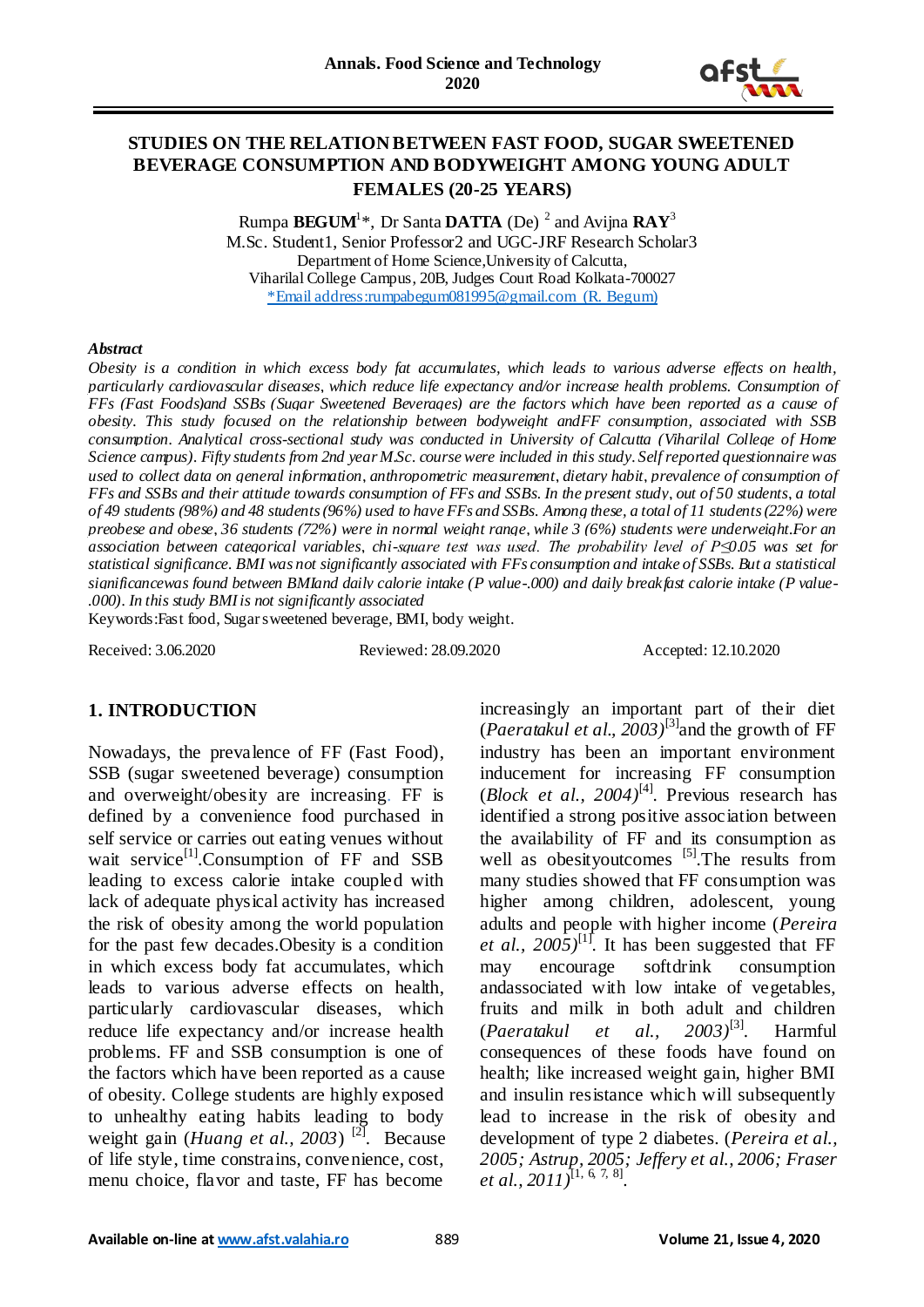

| Lest of Abore valuers ased in this paper |                                |                               |                                              |  |  |  |  |
|------------------------------------------|--------------------------------|-------------------------------|----------------------------------------------|--|--|--|--|
| Abbrevia<br>tions                        | Definition                     | Abbreviat<br>10 <sub>ns</sub> | Definition                                   |  |  |  |  |
| FF                                       | <b>Fast Food</b>               | <b>WHO</b>                    | World Health<br>Organization                 |  |  |  |  |
| <b>SSB</b>                               | Sugar<br>Sweetened<br>Beverage | <b>SES</b>                    | Socio<br>Economic<br>Status                  |  |  |  |  |
| M.Sc                                     | Master of<br>Science           | <b>SPSS</b>                   | Statistical<br>Package for<br>Social Science |  |  |  |  |
| <b>BMI</b>                               | <b>Body Mass</b><br>Index      | KJ                            | Kilo Joule                                   |  |  |  |  |

List of Abbreviations used in this paper

BMI is also affected by the breakfast consumption. An inverse relationship has been found between BMI and breakfast consumption. Breakfast eaters tend to have lower BMI than breakfast skippers. It has been found that obese individuals are more likely to skip breakfast or consume less energy at breakfast due to lack of time for the preparation and consumption of food and concerns about excess body weight. In a study it was hypothesized that not only is breakfast consumption (or skipping) itself associated with BMI, but also that how much calorie is taken from breakfast and the type of food eaten at breakfast affects  $BMI^{[9]}$ . In one study it is demonstrated that high calorie breakfast is more beneficial than high-calorie dinner for weight loss, insulin sensitivity, and hunger suppression  $\left[10\right]$ . An analysis provides evidence that eating cereal (ready-to-eat or cooked cereal) or quick breads for breakfast is associated with significantly lower BMI compared to eating meats and/or eggs for breakfast or skipping breakfast. Eating a high fat, low fiber breakfast (as in the meat and eggs category), is associated with a higher BMI  $^{[9]}$ . Hanan A.Alfawaz, (2012) showed that there was no significant relationship between FF consumption and BMI pattern. But there was a

significant  $(P \le 0.05)$  positive relationship between university study level and knowledge in explaining why FF is unhealthy  $[10]$ . Mohammadbeigi et al., (2018) found that FF consumption was associated with abdominal obesity based on Waist Hip Ratio, but did not related to general obesity based on  $BMI<sup>[11]</sup>. Similar results were found by Shah$ TruShna et al., (2014), where significant

relationship was found between BMI and FF consumption, less physical activity, and intake of soft drinks  $^{[12]}$ . A cross-sectional study conducted by Goon Shatabdi et al., (2014) found that obesity was significantly associated with frequency of fast-food restaurants visits. Obesity was detected among those students who going two or more times per week in FF restaurants<sup>[13]</sup>.

It was expect that the association between FF consumption and BMI will different in this population as they are suppose to have knowledge in nutrition and less bad dietary habits. The primary objective of the present study is to investigate the relationship between (a**) Consumption of FF and Body Weight,** (b) **Consumption of SSB and Body Weight.** 

# **2.METHODOLOGY**

This is ananalytical questionnaire-based; cross sectional study. The study was carried out in form of a survey with the aim to identify and assess the relationship between

- Consumption of FF& Body Weight
- Consumption of SSB&Body Weight

**Sample collection:** 50 female students were interviewed aged 20 to 25 years by using selfadministered questionnaire. The subjects were recruited from University of Calcutta (Viharilal College of Home Science campus). All of the subjects were pursuing M.Sc (In Food & Nutrition).The study was explained to each subject who was interviewed.

**Data collection:**By using a proforma (Enclosed in this thesis), data was collected ongeneral information (like name, age, sex, religion, marital status, educational qualification, type of family, no of family member, head of the family, qualification of parents, total income of the family etc), height, weight, dietary habit and frequency of consumption of FF and SSB.

### **Anthropometric measurement: Height:**

The height was measured in centimeters with the help of a vertical measuring rod. The subject was asked to stand straight on a flat floor by the measuring rod with feet parallel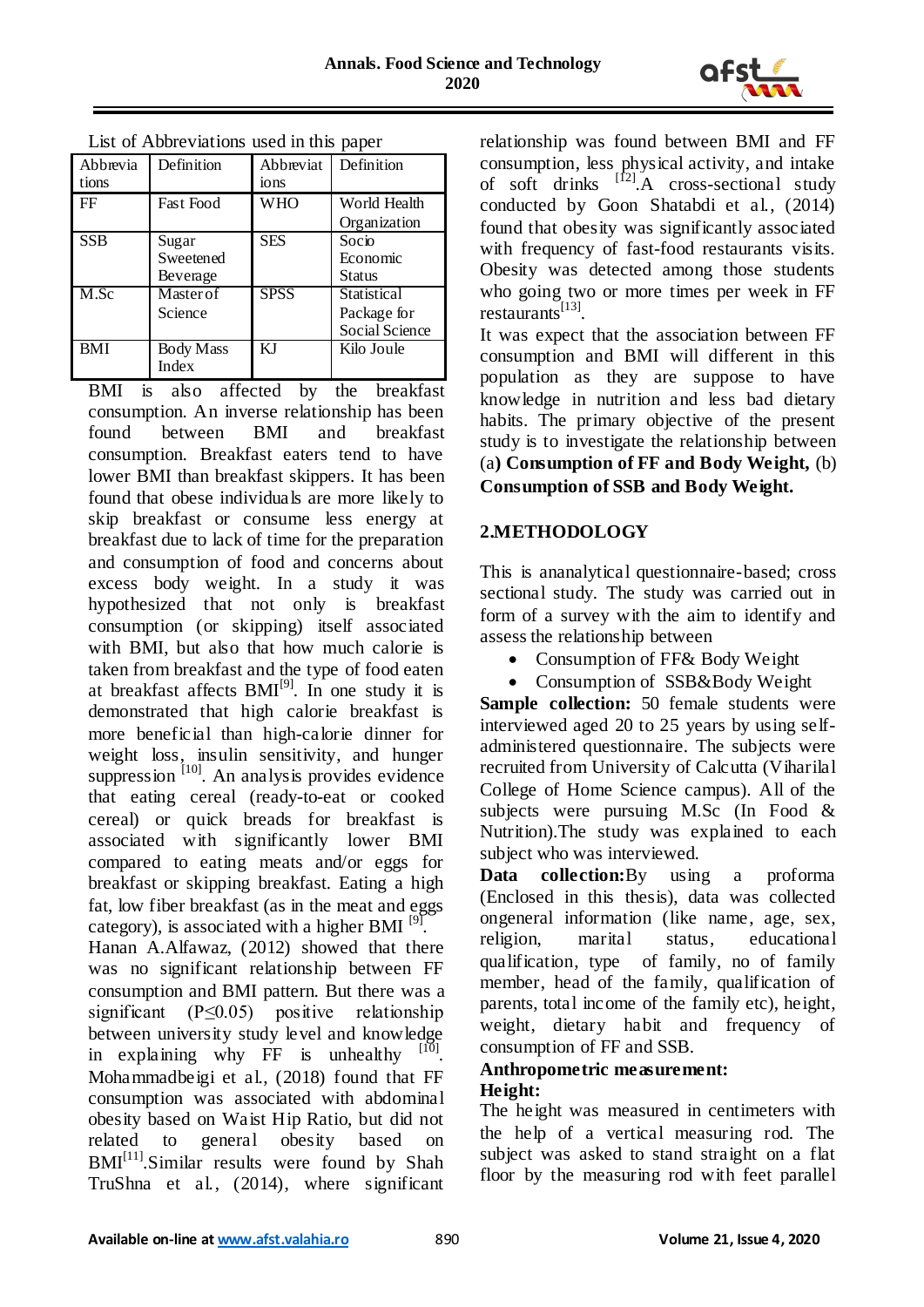

and with heels, buttock, shoulder and back of head touching the upright. The subject was asked to hold their head comfortably erect and to hang their hand at the sides in a natural manner.

**Weight**: The weights of the subjects were taken on a weighing machine (spring balance) in kilogram. The subject was asked to stand straight and the measurement was noted.

**BMI:** BMI was derived from body weight in kilogram divided by the square of the body height in meters. The BMI was classified into eight groups according to the WHO (2020). Group 1 severe thinness (BMI<16.00), group 2 moderate thinness (BMI=16.00-16.99), group 3 mild thinness (BMI=17.00-18.49), group 4 normal (BMI=18.50-24.99), group 5 pre-obese (BMI=25.00-29.99), group 6 obese class 1(BMI=30.00-34.99) and group 7 obese class 2(BMI=35.00-39.99), group 8 obese class 3(BMI>40.00)[14].

**SES:** The subjects were classified into high, middle and low SES according to the Kuppuswamy's SES scale. This scale is based on a composite score considering the education and occupation of the head of the family along with monthly income of the family, which yield a score of 3-29.Class 1 upper (score=26- 29), class 2 upper middle (score=16-25), class 3 lower middle (score=11-15), class 4 upper lower (score=5-10), class 5 lower  $(score<5)[15]$ .

**Diet survey:**3 days recall method was used to get an overall idea about regular dietary pattern. The subjects were asked to write the information on past dietary habit, the number, frequency and type of meal they have taken. Some most popular name of FF and SSB were mentioned in the proforma and the subjects were asked to write the frequency of intake or rate of consumption of FF and SSB per week. To calculate the total calorie from home based diet, software named food tracker was used $[16]$ .

**Questionnaire:**Questionnaire was done to get information on knowledge, attitude, behavior towards consumption of FF and SSB and the factors affecting the consumption of FF and SSB.

**Data analysis:** Data were analyzed by using SPSS 16 software. Descriptive data was obtained for all the parameters tested as percentage and in frequency. For association between two categorical variables, chisquare test was used. The probability level of P≤0.05 was set for statistical significance.

# **3. RESULTS AND DISCUSSION**

## **Results**

A total of 50 female students were participated in the present study. Table-Arepresents the sociodemographic characteristics of the students which show that mean age is 23 years. All of them are mostly Hindu (94%) and a few Muslims (6%). Socioeconomic status of the students shows that 4% of the students are upper and upper lower, 80% are upper middle and 12% are lower middle. Among 50 students, only 2 students are married.

Table-B shows anthropometric characteristics of the students which show that the mean BMI of the study subjects is 22.6. Amajority of the subjects are in normal (or,healthy) weight range (72%), followed by 6% who are underweight (mild thinness=66%, severe thinness=34%), 18% who are overweight and 4 % who are obese [obese class 1 (50%), obese class 2(50%)].

A majority of the subjects (98%) ate FF, whereas only 2% did not. Frequency of FF consumption was in the range of 1-2 times per week in majority (74.5%). Consumption of FF was 6%, 72%, 18% and 4% and consumption of SSB was 6%, 68%, 22% and 4% among under weight, normal weight, overweight and obese students respectively. Consumption of FF and SSB were 4%, 80%, 12%, 4% and among upper, upper middle, lower middle and upper lower SES class respectively. Results revealed that large number of the students follow unhealthy food habits. Almost 50% of them ate chips, fried chicken, french fries, whole milk, soft drinks, sweetened milk tea,momo, puri, paratha, pakora, biryani, moglai, chawmin, fuchka, bottled fruit juice.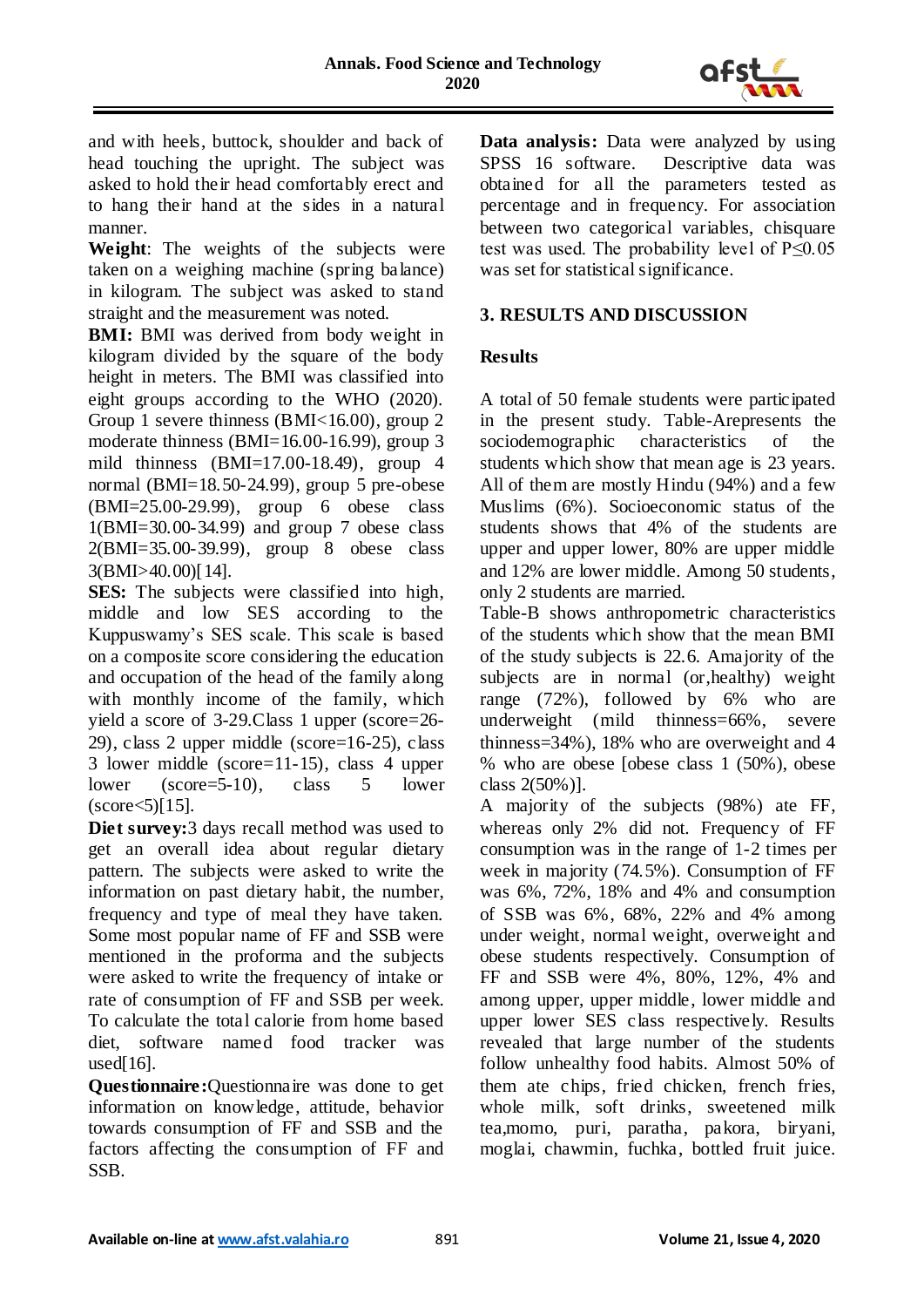

The mean total calorieintake from FF and SSB were 5241and 1307 kcal per week.

Out of 50 students more than 80% students agree that they consume fast food because fast foods are ready to eat and 38% students agree that fast foods are convenient. 30% students agree that fast food is inexpensive where 32% do not and 38% students are neutral. More than 96% students like the taste of fast foods. More than 86% agree that fast foods offer variety.30% students like the environment of fast food outlets. More than 60% students agree that advertisement of fast food influence their fast food consumption.16% students agree that they consume fast foods for their status symbol where 68% students do not. 16% students take

fast foods as normal meal where more than 79% students do not.

Table-C shows that there is no statistical significance between FF, SSB consumption and BMI. However it is found that there is statistical significance between BMI and daily calorie intake (P value-.000). BMI is also statistically significant with daily breakfast calorie intake (P value-.000). The table-D shows that there is no statistical significance between FF consumption and SES, but there is statistical significance between SSB consumption and SES (P value-.048). Also there is no observed statistical relationship between BMI and SES (Table-E).

|  |  | Table-A Sociodemographic characteristics of the students (n=50) |  |
|--|--|-----------------------------------------------------------------|--|
|  |  |                                                                 |  |

|            | Age (in year)      | Frequency      | Mean of age(in year) |
|------------|--------------------|----------------|----------------------|
|            | 20                 |                |                      |
| Age        | 21                 | $\overline{2}$ |                      |
|            | 22                 | 15             | 23                   |
|            | 23                 | 25             |                      |
|            | 24                 | $\tau$         |                      |
|            | Religion           | Frequency      |                      |
| Religion   | Hindu              | 47             |                      |
|            | <b>Muslim</b>      | 3              |                      |
|            | <b>SES</b>         | Frequency      |                      |
|            | Upper              | 2              |                      |
|            | Upper middle       | 40             |                      |
| <b>SES</b> | Lower middle       | 6              |                      |
|            | <b>Upper lower</b> | $\overline{2}$ |                      |
|            | lower              | $\theta$       |                      |

### **Table-B Anthropometric characteristics of the students (n=50)**

|     | <b>BMI</b>                        | Frequency | Mean of BMI |
|-----|-----------------------------------|-----------|-------------|
|     | Mild thinness (17.00-18.49)       |           |             |
|     | Moderate thinness $(16.00-16.99)$ |           |             |
| BMI | Severe thinness $\left($ < 16.00) |           |             |
|     | Normal(18.50-24.99)               | 36        | 22.6        |
|     | Pre obese $(25.00-29.99)$         |           |             |
|     | Obese class 1(30.00-34.99)        |           |             |
|     | Obese class 2(35.00-39.99)        |           |             |
|     | Obese class $3(\geq 40)$          |           |             |

### **Discussions**

The present study was carried out among 50 subjects with the aim to identify and assess the "relationship between consumption of FF associated with consumption of SSB and bodyweight among young adult females". This study showed no correlation between consumption of FF, SSB and BMI which was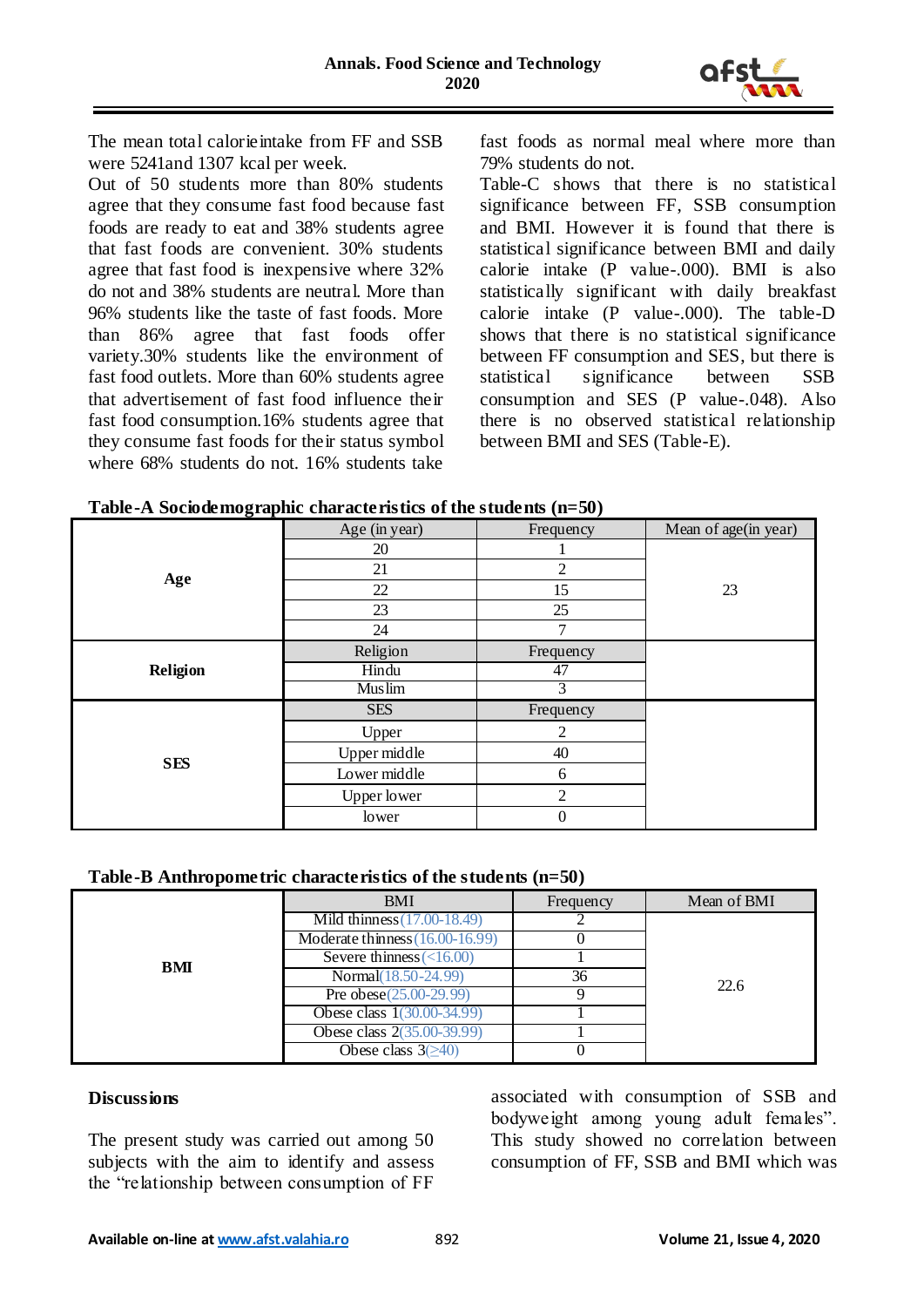

in agreement with *HananA. Alfawaz*   $(2012)^{[10]}$ .

A study exhibited that high BMI was significantly associated with soft drink intake, especially carbonated beverages which were sweetened by using sugar<sup>[17]</sup>. Beyond the high sugar content of SSBs, these kinds of beverages may decrease satiety and increase subsequent food intake, which revealed that association between FF intake and obesity

was not totally mediated by energy intake [18]. The present data demonstrated that a majority of the subjects were in normal weight range (72%), followed by 6% who were underweight, 18% who were overweight and 4 % who wasobese. The obesity prevalence was 4%.

Shatabdi et al (2014) showed that majority of the FF consumers were overweight. Among 426 students, 55.9% students eat FF of which almost  $70\%$  students were overweight<sup>[13]</sup>. In this study, out of 50 students 98% students were having FF in their diet, but only 22% and 2% students were found to be pre obese and obese respectively.

Study conducted by Islam & Ullah identified that brand reputation, accessibility, taste, cost, quality, food hygiene, and fat and cholesterol level as the factors related to fast food preferences by the university students in Bangladesh  $\left[19\right]$ . Another study conducted by Shatabdi et al (2014), reported that convenience, easy accessibility, taste, cost as the factors related to fast food preference among Bangladeshi university students. In this study, the main reason that Bangladeshi university students go to fast food restaurants are FFsare convenient and quick  $(41.9\%)^{[13]}$ . In this study, it was found that students eat FF because FFs are ready to eat (80%), convenient (38%), inexpensive (30%), and tasty (96%) and offers variety (86%). Some of them reported that they eat FF because they like the environment of FF outlets (30%) and advertisement of FF influence their FF consumption (60%). They eat FF more frequently when they are outside the home (76%) and in group (86%). Often they take FF as a normal meal (16%).

In 2001 *Yoon et al* reported that the frequency of eating FF was positively associated with poor self-rated health, low self-efficacy for healthy eating, weight dissatisfaction, perceived difficulties in preparing healthy meals and ordering healthy food in restaurants <sup>[20]</sup>. It was also reported that the frequent consumption of FFs was one of the main reason for high intake of saturated fatty acid and trans fatty acid which partially came from using hydrogenated vegetable oil (*Mario Fernandez and Juan, 2000*) [21]. This class of fatty acids could cause insulin resistance and type 2 diabetes (*Pereira et al.*, 2005)<sup>[1]</sup>. French et al., found that an intake of only one FF meal in a week was associated with a daily energy increase of 234.4 KJ and a weight gain which was over and above the average weight gain of  $0.72$  kg/week  $^{[22]}$ .

Many studies had reported that adults who consume FFs had significantly lower intake of more healthy food such as bread, cereal, grains, milk and legumes (*French et al., 2000; French et al., 2001; paeratakul et al., 2003; Al-Rethaiaa et al., 2010*) [23, 24,25, 26] .

It was found that progression in education to higher level is associated with decrease in consumption of FF (*HananA. Alfawaz., 2012; paeratakul et al.,2003*)<sup>[10,25]</sup>. In this study, all of the subjects were studying M.Sc in Food  $\&$ Nutrition and almost 93% students reported that FF was unhealthy, nevertheless, 98% students ate FF.Shah Trushna et al.,(2014) conduct a descriptive, crosssectional study among 147 MBBS 1<sup>st</sup> year students and found that more than 60% of them were unaware about the fact that FF was unhealthy and more than 90% of students used to have FF, of these 34.05% students were pre obese and obese respectively $^{[12]}$ .

There was statistical significance between BMI and daily calorie intake (P value- .000).There was also statistical significance between BMI and daily breakfast calorie intake (P value-.000). Higher the consumption of FF and SSB, higher is the BMI. A majority of students (92%) consumed excess calorie than their daily requirement, of which 7% students were under weight, 67% students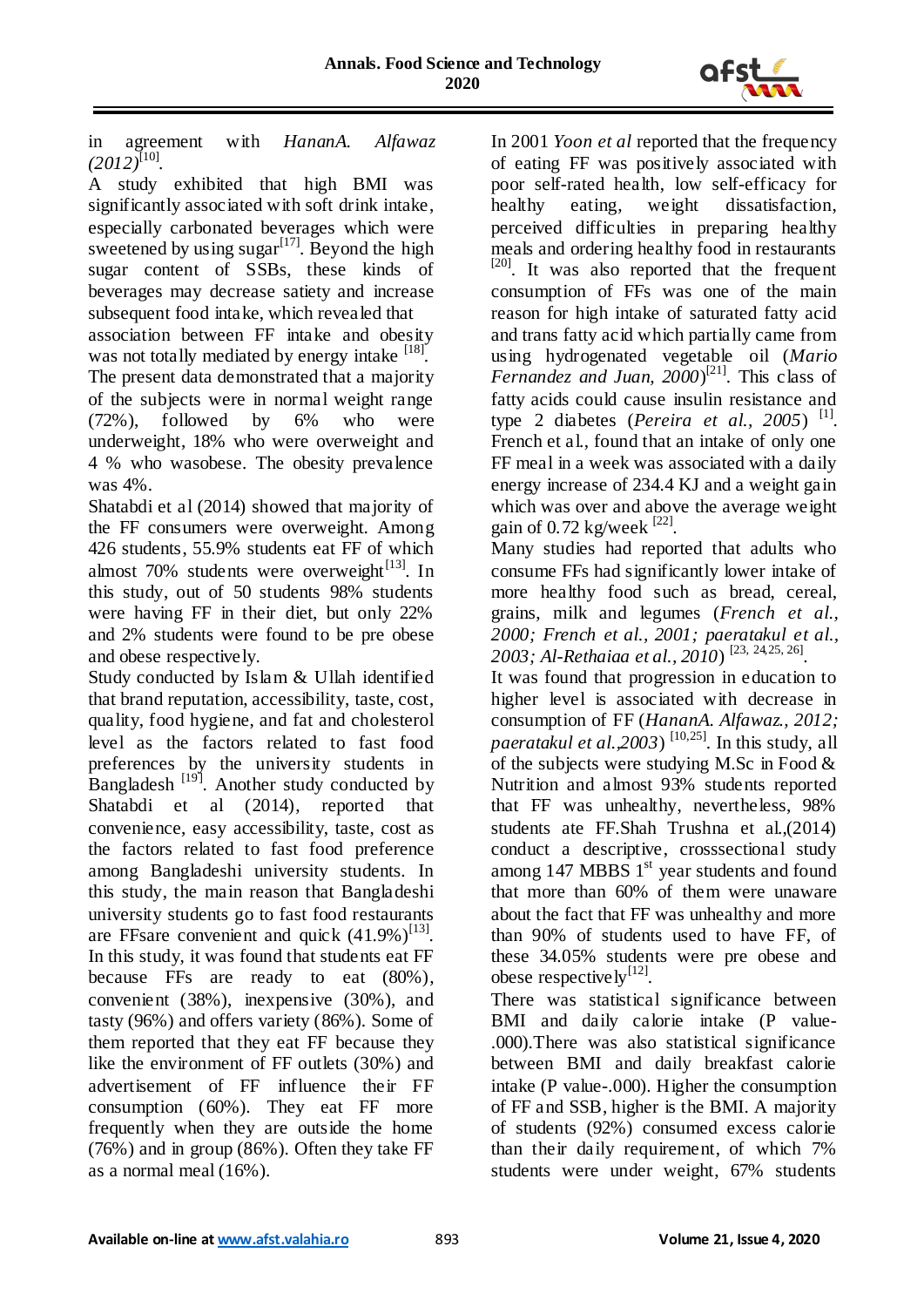

were in normal weight range, 19% were preobese and 7% were obese. There were only 6% students who were in normal weight range taking calorie as their daily requirement. Surprisingly the result showed that 2% obese

students were taking calorie which is less than their daily requirement. There were 84% students who consume excess calorie from their daily breakfast.

| Table-C Association between BMI and different variables using Chi square test    |
|----------------------------------------------------------------------------------|
| <b>TABLE-C.1: ASSOCIATION BETWEEN BMI AND FF CONSUMPTION <math>(n=50)</math></b> |

| FF                                     |                                                                                | <b>BMI</b>    |                   |              |              |                                |  |  |  |  |
|----------------------------------------|--------------------------------------------------------------------------------|---------------|-------------------|--------------|--------------|--------------------------------|--|--|--|--|
| CONSUMPTION(IN<br>Kcal/WEEK)           | <b>UNDERWEIGHT</b>                                                             | <b>NORMAL</b> | <b>OVERWEIGHT</b> | <b>OBESE</b> | <b>TOTAL</b> | Chi square value-<br>$\bullet$ |  |  |  |  |
| $<$ 1000                               | 0%                                                                             | 28%           | 6%                | 4%           | 38%          | 8.170<br>$df-12$<br>$\bullet$  |  |  |  |  |
| 1000-3000                              | 2%                                                                             | 28%           | 8%                | 0%           | 40%          | P value-.772                   |  |  |  |  |
| 3000-6000                              | 2%                                                                             | 12%           | 2%                | 0%           | 16%          | (Statically not                |  |  |  |  |
| 6000-9000                              | 0%                                                                             | 4%            | 2%                | 0%           | 6%           | Significant)                   |  |  |  |  |
| >9000                                  | 0%                                                                             | 0%            | 0%                | 0%           | 0%           |                                |  |  |  |  |
| Total                                  | 6%                                                                             | 72%           | 18%               | 4%           | 100%         |                                |  |  |  |  |
|                                        | <b>TABLE-C.2: ASSOCIATION B ETWEEN BMI AND SSB CONSUMPTION (n=50)</b>          |               |                   |              |              |                                |  |  |  |  |
| SSB                                    |                                                                                | <b>BMI</b>    |                   |              |              |                                |  |  |  |  |
| CONSUMPTION(IN<br>Kcal/WEEK)           | <b>UNDERWEIGHT</b>                                                             | <b>NORMAL</b> | <b>OVERWEIGHT</b> | <b>OBESE</b> | <b>TOTAL</b> | Chi square value-<br>$\bullet$ |  |  |  |  |
| $<$ 1000                               | 4%                                                                             | 24%           | 8%                | 4%           | 36%          | 6.343<br>$df-9$                |  |  |  |  |
| 1000-2000                              | 2%                                                                             | 30%           | 6%                | 0%           | 42%          | P value-.705                   |  |  |  |  |
| 2000-3000                              | 0%                                                                             | 14%           | 2%                | 0%           | 16%          | (Statically not                |  |  |  |  |
| 3000-4000                              | 0%                                                                             | 2%            | $\overline{05}$   | 0%           | 2%           | Significant)                   |  |  |  |  |
| >4000                                  | 0%                                                                             | 2%            | 0%                | 0%           | 2%           |                                |  |  |  |  |
| Total                                  | 6%                                                                             | 72%           | 18%               | 4%           | 100%         |                                |  |  |  |  |
|                                        | TABLE-C.3: ASSOCIATION BETWEEN BMI AND DAILY CALORIE INTAKE (n=50)             |               |                   |              |              |                                |  |  |  |  |
|                                        |                                                                                |               |                   |              |              |                                |  |  |  |  |
|                                        |                                                                                | <b>BMI</b>    |                   |              |              |                                |  |  |  |  |
| <b>CALORIE INTAKE</b><br>(IN Kcal/DAY) | <b>UNDERWEIGHT</b>                                                             | <b>NORMAL</b> | <b>OVERWEIGHT</b> | <b>OBESE</b> | <b>TOTAL</b> |                                |  |  |  |  |
| < 1300                                 | 0%                                                                             | 2%            | 0%                | 0%           | 2%           |                                |  |  |  |  |
| 1300-1600                              | 0%                                                                             | 8%            | 0%                | 2%           | 10%          | Chi square value-              |  |  |  |  |
| 1600-1900                              | 4%                                                                             | 14%           | 2%                | 0%           | 20%          | .1.532<br>$df-28$              |  |  |  |  |
| 1900-2100                              | 0%                                                                             | 24%           | 4%                | 2%           | 30%          | P value-.000                   |  |  |  |  |
| 2100-2300                              | 0%                                                                             | 45            | 6%                | 0%           | 10%          | (Statically                    |  |  |  |  |
| 2300-2500                              | 0%                                                                             | 12%           | 4%                | 0%           | 16%          | Significant)                   |  |  |  |  |
| >2500                                  | 2%                                                                             | 8%            | 2%                | 0%           | 12%          |                                |  |  |  |  |
| Total                                  | 6%                                                                             | 72%           | 18%               | 4%           | 100%         |                                |  |  |  |  |
| $\bullet$                              | TABLE- C.4: ASSOCIATION B ETWEEN BMI AND DAILY BREAKFAST CALORIE INTAKE (n=50) |               |                   |              |              |                                |  |  |  |  |
| <b>BREAKFAST</b>                       |                                                                                | <b>BMI</b>    |                   |              |              |                                |  |  |  |  |
| <b>CALORIE INTAKE</b><br>(IN Kcal/DAY) | <b>UNDERWEIGHT</b>                                                             | <b>NORMAL</b> | <b>OVERWEIGHT</b> | <b>OBESE</b> | <b>TOTAL</b> |                                |  |  |  |  |
| 100-200                                | $0\%$                                                                          | 8%            | 0%                | 2%           | 10%          | Chi square value-              |  |  |  |  |
| 200-300                                | 0%                                                                             | 6%            | $0\%$             | $0\%$        | 6%           | .1.453<br>$df-24$<br>C         |  |  |  |  |
| 300-400                                | 2%                                                                             | $8\%$         | 6%                | 0%           | 16%          | P value-.000                   |  |  |  |  |
| 400-500                                | 4%                                                                             | 14%           | 2%                | 2%           | 22%          | (Statically                    |  |  |  |  |
| 500-600                                | 0%                                                                             | 14%           | 4%                | 0%           | 18%          | Significant)                   |  |  |  |  |
| 600-700                                | 0%                                                                             | 22%<br>72%    | 6%                | $0\%$        | $8\%$        |                                |  |  |  |  |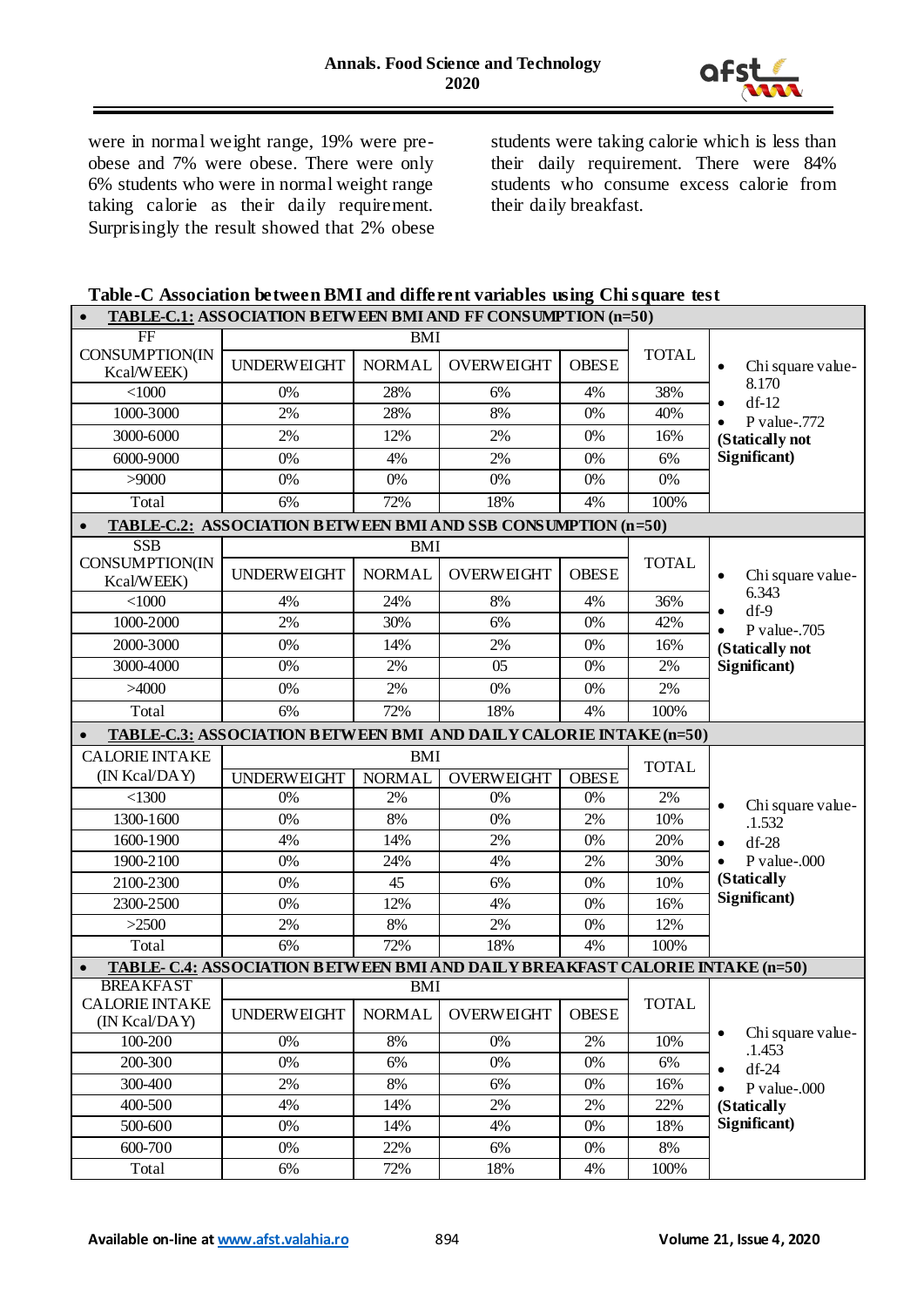

It was found that FFs were present in daily diet of the 68% students, while SSB were present in daily diet of the 58% students of which 24% students were overweight. Shah Trushna et al., found that more than 50% students were having FF and this was more common in overweight groups<sup>[12]</sup>.It was found that there was no statistical significance between FF consumption and SES, but there

was statistical significance between SSB consumption and SES (P value-.048).

The limitation of this study is that the sample size is relatively small (50). The advantage of this study is that the relation between FFs consumption and bodyweight has performed in a unique group of female students with background knowledge in nutrition.

| Table-D Association between SES and different variables using Chi square test |
|-------------------------------------------------------------------------------|
|-------------------------------------------------------------------------------|

| <b>TABLE-D.1: ASSOCIATION BETWEEN SES AND FF CONSUMPTION (n=50)</b>  |              |                                   |                               |                              |              |              |                                           |  |  |
|----------------------------------------------------------------------|--------------|-----------------------------------|-------------------------------|------------------------------|--------------|--------------|-------------------------------------------|--|--|
| $\rm FF$                                                             |              |                                   | <b>SES</b>                    |                              |              |              |                                           |  |  |
| <b>CONSUMPTION(IN</b><br>Kcal/WEEK)                                  | <b>UPPER</b> | <b>UPPER</b><br><b>MIDDL</b><br>E | <b>LOWER</b><br><b>MIDDLE</b> | <b>UPPER</b><br><b>LOWER</b> | <b>LOWER</b> | <b>TOTAL</b> | Chi square value-<br>$\bullet$<br>.13.152 |  |  |
| $<$ 1000                                                             | $0\%$        | 14%                               | $0\%$                         | $0\%$                        | $0\%$        | 14%          | $df-12$<br>٠                              |  |  |
| 1000-3000                                                            | 2%           | 30%                               | 2%                            | 0%                           | $0\%$        | 34%          | $P$ value-.358<br>٠                       |  |  |
| 3000-6000                                                            | 2%           | 28%                               | 6%                            | 2%                           | 0%           | 38%          | (Statically not                           |  |  |
| 6000-9000                                                            | $0\%$        | 2%                                | 2%                            | 2%                           | $0\%$        | 6%           | Significant)                              |  |  |
| >9000                                                                | 0%           | 6%                                | 2%                            | 0%                           | 0%           | 8%           |                                           |  |  |
| Total                                                                | 4%           | 80%                               | 12%                           | 4%                           | $0\%$        | 100%         |                                           |  |  |
| <b>TABLE-D.2: ASSOCIATION BETWEEN SES AND SSB CONSUMPTION (n=50)</b> |              |                                   |                               |                              |              |              |                                           |  |  |
|                                                                      |              |                                   |                               |                              |              |              |                                           |  |  |
|                                                                      |              |                                   | <b>SES</b>                    |                              |              |              |                                           |  |  |
| <b>SSB</b><br>CONSUMPTION(IN<br>Kcal/WEEK)                           | <b>UPPER</b> | <b>UPPER</b><br><b>MIDDL</b><br>E | <b>LOWER</b><br><b>MIDDLE</b> | <b>UPPER</b><br><b>LOWER</b> | <b>LOWER</b> | <b>TOTAL</b> | Chi square value-<br>$\bullet$            |  |  |
| $<$ 1000                                                             | 0%           | 36%                               | 2%                            | 0%                           | 0%           | 28%          | .17.015<br>$\bullet$                      |  |  |
| 1000-2000                                                            | 2%           | 30%                               | 4%                            | 4%                           | $0\%$        | 40%          | $df-9$<br>$P$ value-.048<br>$\bullet$     |  |  |
| 2000-3000                                                            | $0\%$        | 10%                               | 6%                            | $0\%$                        | $0\%$        | 16%          | (Statically                               |  |  |
| 3000-4000                                                            | 2%           | 4%                                | 0%                            | $0\%$                        | $0\%$        | 6%           | Significant)                              |  |  |
| >4000                                                                | 0%           | 0%                                | 0%                            | 0%                           | 0%           | 0%           |                                           |  |  |

# **Table-E Association between SES and BMI using Chi square test**

| <b>ASSOCIATION BETWEEN SES AND BMI (n=50)</b> |                 |               |                |              |              |                     |  |  |
|-----------------------------------------------|-----------------|---------------|----------------|--------------|--------------|---------------------|--|--|
|                                               |                 | BMI           |                |              |              |                     |  |  |
| <b>SES</b>                                    | <b>UNDERWEI</b> | <b>NORMAL</b> | <b>OVERWEI</b> | <b>OBESE</b> | <b>TOTAL</b> | Chi square value-   |  |  |
|                                               | GHT             |               | <b>GHT</b>     |              |              | .12.072             |  |  |
| UPPER                                         | 2%              | 2%            | 0%             | 0%           | 4%           | $df-9$              |  |  |
| <b>UPPER MIDDLE</b>                           | 2%              | 58%           | 16%            | 4%           | 80%          | $P$ value-.209<br>٠ |  |  |
| <b>LOWER MIDDLE</b>                           | 2%              | 10%           | $0\%$          | 0%           | 12%          | (Statically not     |  |  |
| <b>UPPER LOWER</b>                            | 0%              | 2%            | 2%             | 0%           | 4%           | Significant)        |  |  |
| LOWER                                         | $0\%$           | $0\%$         | 0%             | $0\%$        | 0%           |                     |  |  |
| Total                                         | 6%              | 72%           | 18%            | 4%           | 100%         |                     |  |  |

## **4.CONCLUSION**

In this study, out of 50 students 98% students were having FF in their diet, but only 22% and 2% students were found to be pre obese and obese respectively. This study showed that there is no correlation between consumption of FF and SSB and BMI. Frequency of FF consumption was in the range of 1-2 times per week in majority (74.5%). Consumption of FF was 6%, 72%, 18% and 4% and Consumption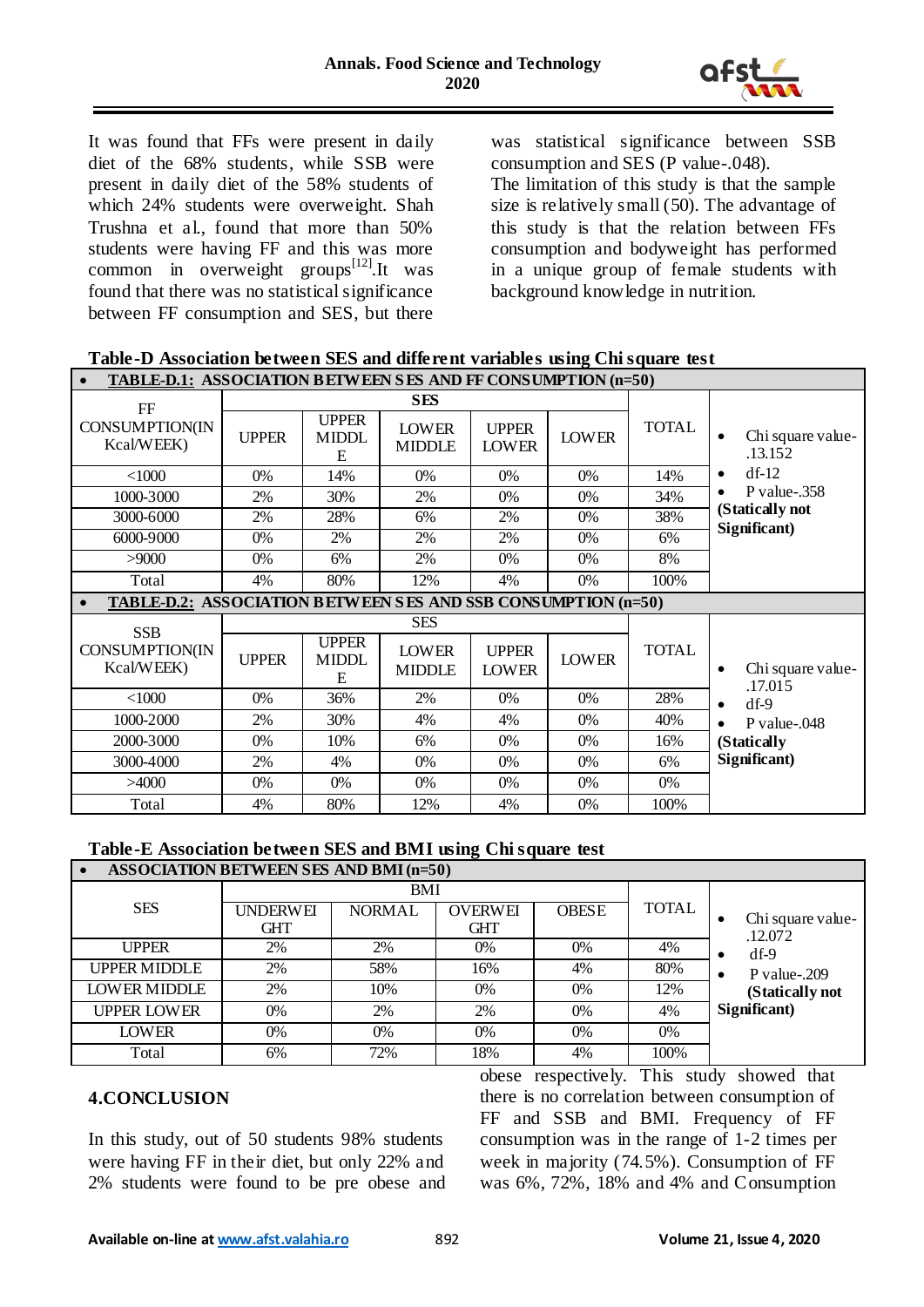

of SSB was; 6%, 68%, 22% and 4% among under weight, normal weight, overweight and obese students respectively. Our results revealed that large number of the students follow unhealthy food habits. Almost 50% of them ate chips, fried chicken, french fries, momo, puri, paratha, pakora, biryani, moglai, chawmin, fuchka, bottled fruit juice, sweetened whole milk, soft drinks, sweetened milk tea. The mean total caloric intake from FF and SSB were 5241and 1307 kcal per week. It was showed that almost 93% students knew that FF were unhealthy, which were expected since they were studying nutrition and had the information about harmful effect of these foods. Result shows statistical significance between BMI and daily calorie intake (P value- .000) and between BMI and daily breakfast calorie intake (P value-.000). In this study, the results also show that SES is significantly associated with SSB consumption (P value- .048), but not with FF consumption. Higher the SES, higher is the SSB consumption.

It can be suggested that if it is necessary to eat FF, then choosing the low fat-items which are available at many FF locations may help in reducing the excess energy intake.A combined initiative from family, university, public health experts and government is much needed to tackle this public health problem.

### **Declaration of Competing Interest**

There are no conflicting interests.

### **Acknowledgement**

I would like to thank our honorable professors, colleagues and friends for supporting me to initiate this study.I am also grateful to those students who cooperated with us to conduct this study.

## **5. REFERENCES**

[1] Pereira MA, Kartashov AI, Ebbeling CB, et al., Fastfood habits, weight gain, and insulin resistance (the CARDIA study): 15-year prospective analysis, The lancet. 365 (9453) (2005) 36- 42[.https://doi.org/10.1016/S0140-6736\(04\)17663-0.](https://doi.org/10.1016/S0140-6736(04)17663-0)

[2] Huang TT, Harris KJ, Lee RE, et al., Assessing overweight, obesity, diet, and physical activity in college students, Journal of American College Health. 52 (2) (2003) 83-

[6.https://doi.org/10.1080/07448480309595728.](https://doi.org/10.1080/07448480309595728)

[3] Paeratakul S, Ferdinand DP, Champagne CM, et al., Fast-food consumption among US adults and children: dietary and nutrient intake profile, Journal of the American dietetic Association.103 (10) (2003) 1332- [8.https://doi.org/10.1016/S0002-8223\(03\)01086-1.](https://doi.org/10.1016/S0002-8223(03)01086-1)

[4] Block JP, Scribner RA, DeSalvo KB, Fast food, race/ethnicity, and income: a geographic analysis. American journal of preventive medicine, 27 (3) (2004) 211-7[.https://doi.org/10.1016/j.amepre.2004.06.007.](https://doi.org/10.1016/j.amepre.2004.06.007)

[5] Neethu PS, Effectiveness of stair climbing programme on BMI and self-esteem among obese college students, Indian Journal of Health & Wellbeing 7 (8) (2016).

[6] Astrup A, Super-sized and diabetic by frequent fastfood consumption, Lancet (London, England). 365(9453) (2005) 4-5. https://doi.org[/10.1016/s0140-](https://doi.org/10.1016/s0140-6736(04)17674-5) [6736\(04\)17674-5.](https://doi.org/10.1016/s0140-6736(04)17674-5)

[7] Jeffery RW, Baxter J, McGuire M, et al., Are fast food restaurants an environmental risk factor for obesity, International Journal of Behavioral Nutrition and Physical Activity. 3 (1) (2006) [2.https://doi.org/10.1186/1479-5868-3-2.](https://doi.org/10.1186/1479-5868-3-2)

[8] Fraser LK, Edwards KL, Cade JE, et al., Fast food, other food choices and body mass index in teenagers in the United Kingdom (ALSPAC): a structural equation modelling approach, International journal of obesity. 35 (10) (2011) 1325-

3[0.https://doi.org/10.1038/ijo.2011.120.](https://doi.org/10.1038/ijo.2011.120)

[9] Cho S, Dietrich M, Brown CJ, et al., The effect of breakfast type on total daily energy intake and body mass index: results from the Third National Health and Nutrition Examination Survey (NHANES III), Journal of the American College of Nutrition. 22 (4) (2003) 296- 30[2.https://doi.org/10.1080/07315724.2003.10719307.](https://doi.org/10.1080/07315724.2003.10719307)

[10] Alfawaz HA, The relationship between fast food consumption and BMI among university female students, Pak J Nutr. 11 (5) (2012) 406-10.

[11] Mohammadbeigi A, Asgarian A, Moshir E, et al., consumption and overweight/obesity prevalence in students and its association with general and abdominal obesity, Journal of preventive medicine and hygiene. 59 (3) (2018) E236.https://doi.org[/10.15167/2421-](https://dx.doi.org/10.15167%2F2421-4248%2Fjpmh2018.59.3.830)

#### [4248/jpmh2018.59.3.830.](https://dx.doi.org/10.15167%2F2421-4248%2Fjpmh2018.59.3.830)

[12] Shah T, Purohit G, Nair SP, et al., Assessment of obesity, overweight and its association with the fast food consumption in medical students. Journal of clinical and diagnostic research: JCDR, 8 (5) (2014) CC05. https://doi.org[/10.7860/JCDR/2014/7908.4351.](https://dx.doi.org/10.7860%2FJCDR%2F2014%2F7908.4351)

[13] Goon S, Bipasha MS, Islam S, Fast food consumption and obesity risk among university students of Bangladesh, European Journal of Preventive Medicine. 2 (6) (2014) 99-10[4.https://doi.org/10.11648/j.ejpm.20140206.14.](https://doi.org/10.11648/j.ejpm.20140206.14)